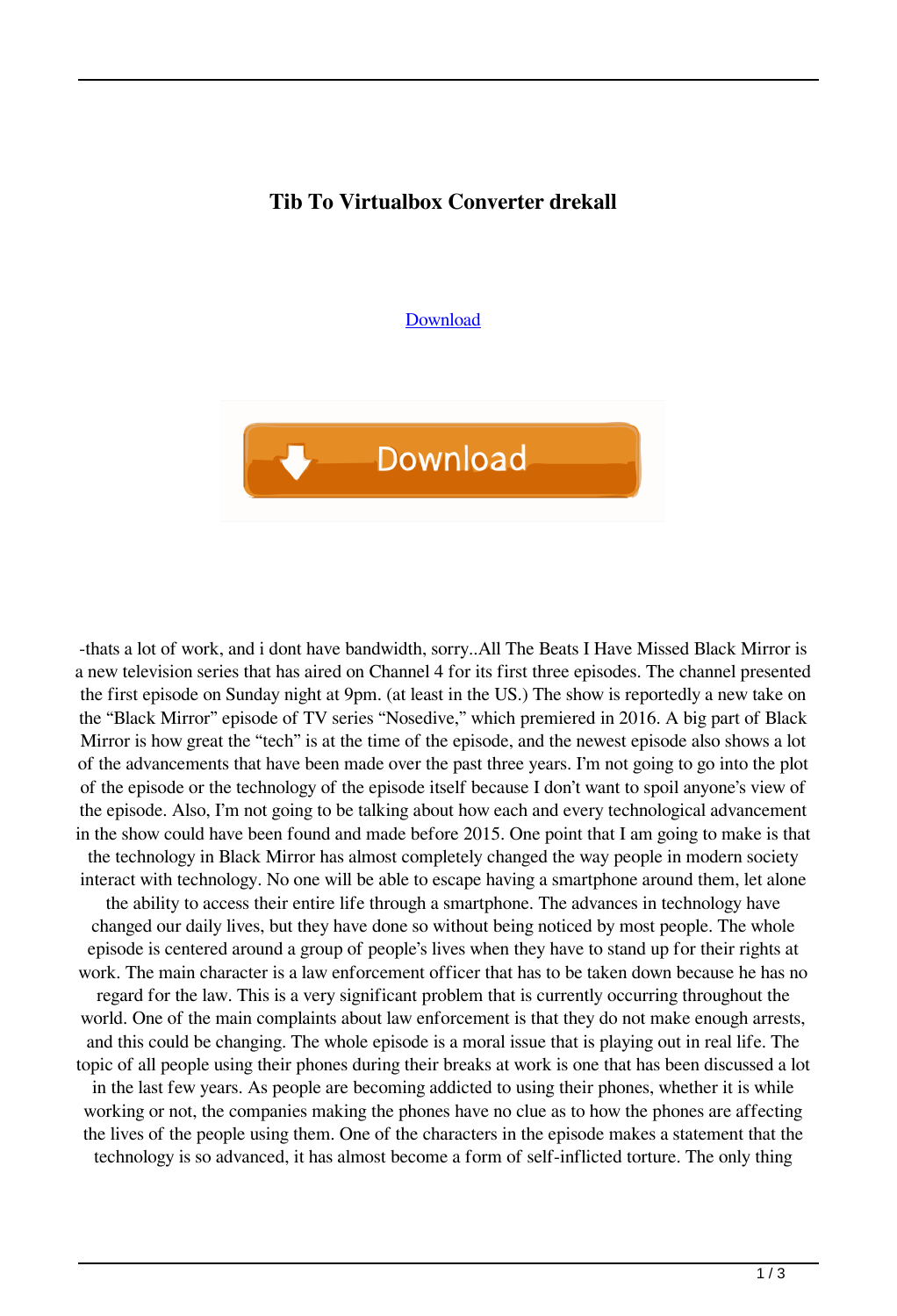these people can do is be addicted to their phone and continue to use their